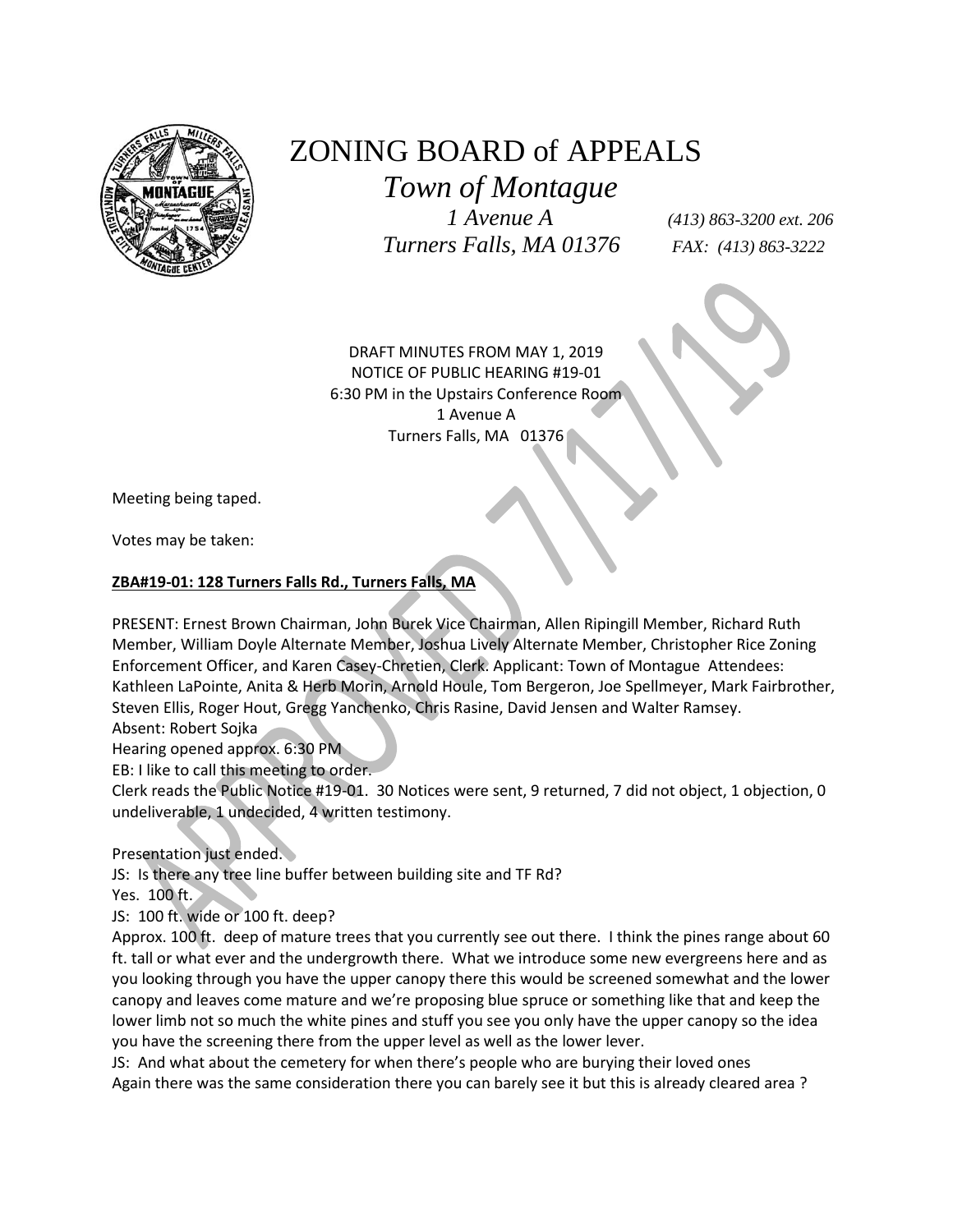By the time we got the grading and everything we had broken through any of the ability to keep anything of that so again there would be and introduction of evergreen buffer there blue spruce or that type to address that screening.

RR: Sir your name again?

JS: Joe Spellmeyer

EB: Yes John

JB: What are those three buildings I can't read it from here.

So this is that salt storage that I was talking about.

JB: What's the next one?

Right next to it would be the material storage and this grey area what you're talking about is not actually a structure its just a gravel parcel there so that's where the DPW can lay down like structurers poles piping whatever they need . so that's just a gravel base there.

JB: Getting back to the driveway. Now this is a question I don't know. Who owns where you're putting the electrical line overheard that portion of that property. Turners Falls Water Dept. I understand owns property there. And my question is has the proper things been done at the registry of deeds to make sure that doesn't create a conflict.

KM: Actually when George Cook did the surveying. He surveyed that black line back there with the 8 acres so they could get the ? and check the grades out and drainage. George told me when he started rechecking the police dept. and the fire dept. that that stuff was never registered. It never put in there them lines were readjusted back when. So I've talked to Walter about when this gets all said and done that stuff has to be reconfigured . You're correct about the point there

JB: Just for sake of discussion when the police station was built I sat at this table or maybe downstairs and I asked Deb Radway when the road was discontinued how was the road how was the property divided usually they go down the center of the road and each half goes to each

KM: At the time the cemetery actually the Church owned that property the town didn't. When that road was abandoned who bought it later on (Ken talks to Walter you can't hear) same time police station was built…

JB: Well I think the town needs to look into it save some money. I don't know the answer. I'm asking a question? I don't know.

One other thing to add is on the application we did seek approval of a shared driveway which I believe is required in the Zoning Regulations I didn't mention it while I was up there but obviously it is being used as a shared driveway now since DPW proposal that the DPW uses it I believe we'll be seeking approval of a shared driveway as well.

JB: How you going to do that? It's not town of Montague land it's the fire dept. or the water dept. land. That needs to be done at the registry of deeds I believe.

EB: You're talking different entities completely. The Turners Falls Fire & Water District is different from the Town of Montague.

KM: The police have been using it for since….

EB: We get along pretty good I thing you know. But I think I agreed when your talking that you've got to have the lines and who owns what. But I think we've got to do that. But that's the Town' s responsibility to work with the Water Dept. or the Fire Dist. which ever to get it straighten out. We have no authority to do anything here.

JB: Ernie, It was suppose to have been all straightened out when they did the police station that was brought up, and they said it was all set don't worry about it.

EB: I don't know what you want to do? If it's not done and it's not correct those responsible in this town better get to work.

JB: I want it corrected. So it won't cost so much money I worry about cost.

EB: Oh no of coarse!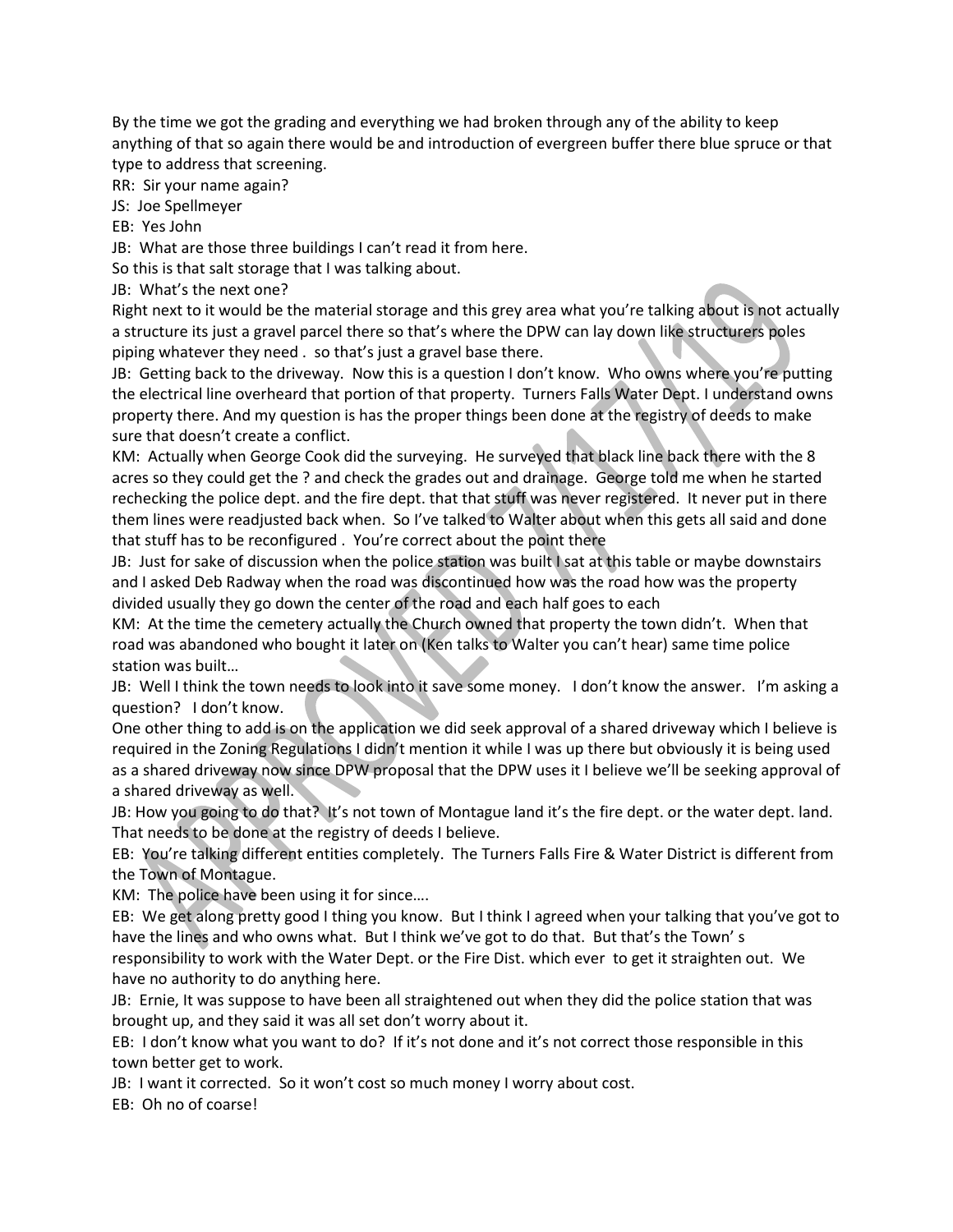WR: I don't perceive it being any issue to get the proper easement or whatever language we need from the Fire District you could have it as a condition of the Special Permit that something be filed (?)

JB: I don't think it works that way Walter you're going to have to pay at least a \$1.00 for it! EB: I'm a little leary myself. That the land and that property hasn't been straightened yet. The Police Station I don't think that's been done yet.

WR: The property line goes right through the building and it hasn't (?) issues

EB: Well then I think it's time we got it straightened out then. Especially when it comes to light here that's doing nothing but holding us up for what you're asking us to do or their asking us to do. That's all it is. The other one isn't done yet.

EB: We're going to get thrown out you know

JB: Can I say one more thing. I'm just trying to save the town money everyone is money conscious or they pretend to be let's get serious.

(?) I'm not rich are you?

JB: No, I'm paying \$10,000 bucks for a rickety shack in Montague.

SE: Hi there, I'll just say this, this is the first time this issue has come to my attention

JB: No I brought it up at the Police Station meeting you listening

KM: (?) prior to Steve coming on also knowing.

SE: I'm certainly happy to you know engage with the Water and Fire District and have conversations and make sure we do attend to it this time. I think your point is well taking when I say something is going to be attend to…I assume it will be part of the project cost I'm not sure there will be a significant cost associated with it. We have an excellent relationship and it's one where we work together to reduce and minimize costs not create unnecessary costs between the town and the districts so this is something we can get on we can work (?)

JB: Who's going to pay?

JB: Before you do it you better consider one more step, was the road properly discontinued at the registry. There is a certain procedure you have to go and I believe you have to go to town meeting and bring it up. And there's a whole procedure to discontinue a road.

EB: Yes you do.

SE: I don't know whether David or Walter or someone who was involved. I guess Walter might not have been but there were a number of (?)

DJ: I believe and it's worth checking that that road section was discontinued.

JB: Let's see the paper. How can it be discontinued if it never went to town meeting? I don't know that's part of my question. It's a broad question with a lot of consequence if It's not done right. And the problem don't go away

DJ: Well if it's a public way we don't even have to worry about it. Have them remove their police station.

EB: I guess your presentation is all done. I'll open it for questions what I like it if someone has something new I think that we're taking notes just so all you who have taken the time to be here know that we will have some minutes so that the proper people can be contacted that we've discussed. If you have anything new lets not rehash the old stuff again because that's already in there but if there is something new by all means…. Yes

Anita: Hi I'm Anita again, for the construction of this building are there going to be pile drivers used (?) No. This will just be backhoes to full standard 4 ft. spread footing there will be no pile drivers. Anita: There's not going to be a lot of shaking of the earth

There should be no other then minor compacting of the soils but it's all standard

DJ: I like to differ slightly There'll probably be a (?) roller at some point.

But that shouldn't be impacting the house

DJ: Those vibrations travel very well in sand. I would expect that there would be something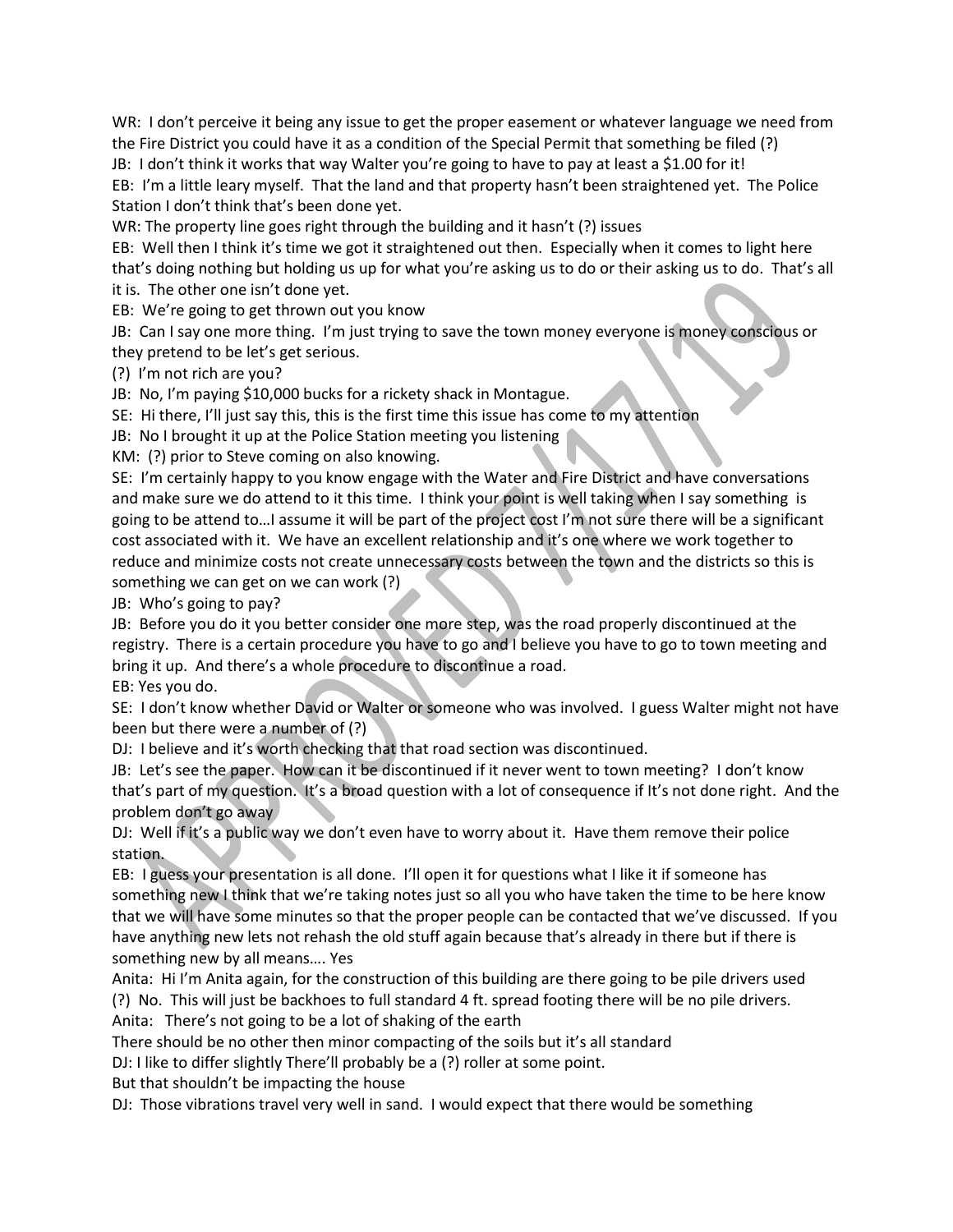Anita: Because our house already has crack from the tremor and earth quakes in Greenfield. I found cracks in the foundation and my mother had a big storage (?) across from her house and they went out to the properties and took pictures of the properties to see if any walls crack. The shifting of everything. DJ: It's standard procedure (?) to examine (?)

Anita: Will they be coming into the home to take (?)

Does anybody remember when Turners Falls Road was last paved?

(?) Probably, six years ago

(?) No it's been longer then that.

To many people talking all at once inaudible

EB: I have one more question from a board member

JB: Not a question just a suggestion

EB: Oh suggestion

JB: You don't have to deal with the Water Dept. if you keep it all on Police property and go out on to Turnpike Rd. like some of the people requested.

EB: Members of the committee I know we have to at least two or three here. Was it every considered to go out onto Turnpike Rd.

KM: Actually we had a drawing (?) and we had one engineering firm suggested it and we did research it But we were going to impact bear, deer there was already a driveway here you know you have to take and try to weight it out I think the re-inline it the other place doesn't line up with Montague St. I think also Town Planning Broad there is a lot there and they look at impacting…If we put a driveway on both sides like Dave says it was over the cost prohibited to do it. We thought that this was the best of both worlds but we have consider both ways,

EB: I think he's got one more. I think he's going to get thrown out before me.

JB: That parking lot was supposed to be a retention basin for the police station it was paved over for some reason. Maybe while all this ooolala is going on you might look into that.

KM: The little parking lot off of Turnpike Rd. that's where all the wells are for the

JB: You know there is suppose to be a retention basin there?

There is. There is

JB: It's all paved area.

KM: Right in the back of that there is a little retention pond.

JB: It can't be very big you can't see it from the road?

EB: I drove through there and I saw it.

RR: Are you done starting trouble.

So from the logistic and the administration of the project we been asked to put this project out to bid as quickly as possible tentatively the schedule is to go out to bid on the street May 15<sup>th</sup>. And the reason being for the fact that I don't know how many of you are familiar with the construction site but getting the project out in May is one of the better times for better pricing if this gets pushed off into June or July for bidding (?) what ends up happening typically the contractors are busy at that time so the prices jack up which means it would probably have to be postponed. We're looking for optimal pricing the fall and winter would be like a Jan Feb bid release for next spring. I know the committee asked us to work closely with the committee to try to get this out on May  $15<sup>th</sup>$  for getting bids coming in in early June so that there could be a potential construction start sometime in June or July. I don't know what will have what ever the ZBA tells us to do we'll do. I just wanted to give you guys a little bit of information that attentively this project is schedule to go out to bid on the  $15<sup>th</sup>$  of May. Just sharing information JB: Can I say on more thing?

RR: No

JB: Is this a legal meeting? They're using the new zoning laws that haven't been accepted by the Attorney General as far as I know yet. This application I believe is in error. I don't know it's a question.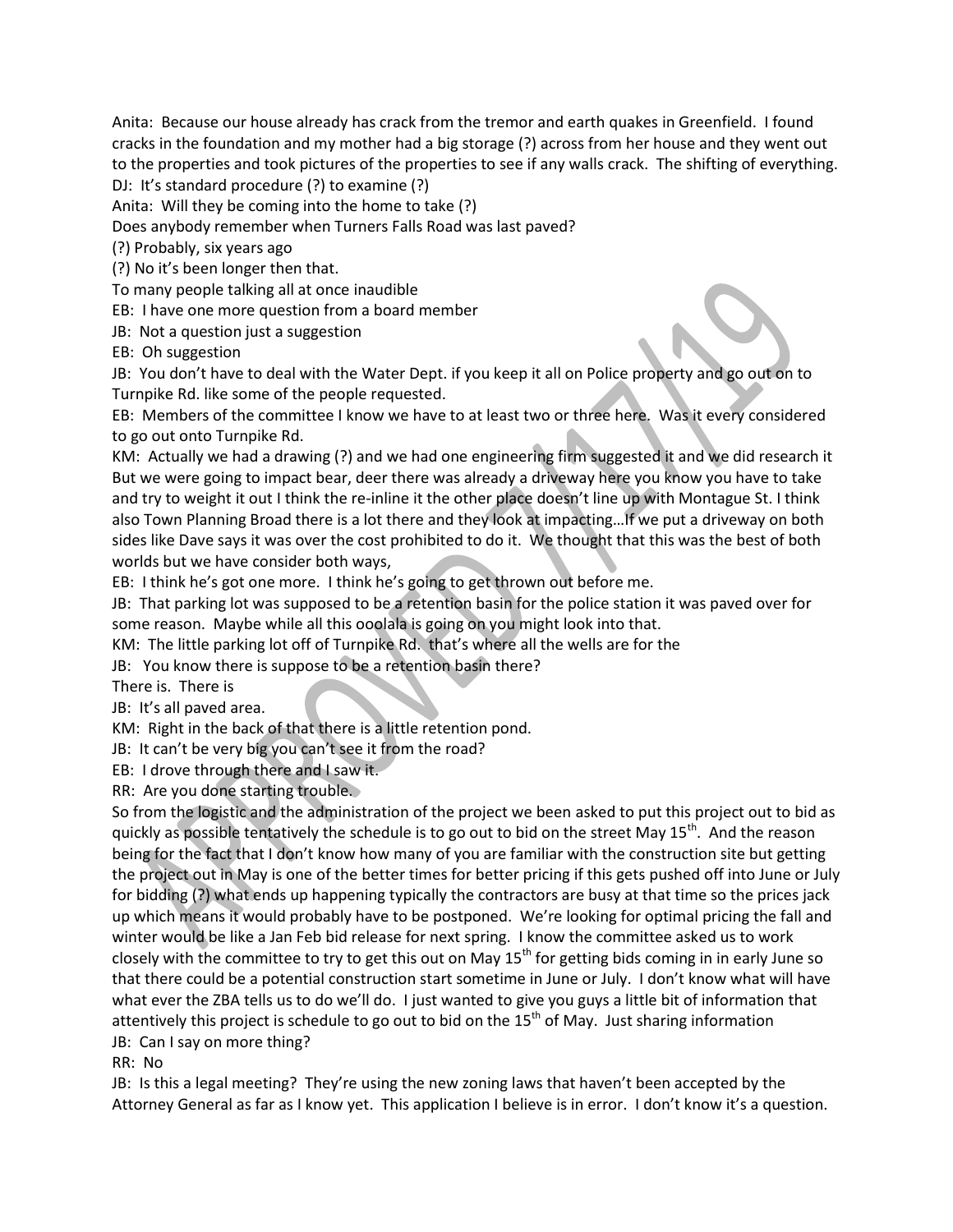Typically what the designer do we go to the town the appropriate Planning Board and request the Zoning By-laws and we base it we work on what ever certified by-laws (?)

JB: What year do you have.

WR: I can respond to this

JB: I don't believe you

EB: Well don't ask him a questions if you don't believe him Geeze John!

WR: Do you want my response.

JB: Of coarse I do.

WR: So regardless of what zoning we use we are in this grey area and the Attorney General is going to issue a determination any time within the next 30 days. Regardless of what the Zoning is the height limit is still the same that didn't change, the site plan review still required that criteria didn't change and the common driveway still required and that criteria didn't change. Doesn't matter

JB: It does matter Walter

RR: No it doesn't!

EB: No it doesn't!

JB: If a contractor bid with this bylaw and the new ones are in effect it might have been a different price. Don't tell me No I've been through this.

RR: You're wrong

EB: I think you're wrong too!

KC: Let's go on?

EB: Let's go on.

JB: I'm going home so you won't have enough people to vote cuz I'm wrong. You want to play games I'll play games with you.

EB: Go ahead John come on

JB: Why should I be abused you guys think I'm full of hot air why be here.

RR: Are you resigning is that what you're doing?

JB: No I'm not I'm going to think it over. Why, you want me to resign? I take it you did because these drawings aren't very good it's not even listed on here where Turners Falls Rd is. How do you know where this building is and these prints I went to the eye doctor and got my eyes examined and I got a magnifying glass and you still can't read what's on there so how in the hell can you do a site approval? Too many members talking at once.

RR: There at the town hall they've been at the town hall since we got the notice.

JB: Then why mail me these then they wasted money. You guys better get on the stick. Towns been taking some expensive hits.

EB: Steve I'm trying to get through this do you have something else

SE: I just want to reassure you that the Town did vote in 2006 to properly discontinue that section of road.

JB: Was it recorded at the Registry?

SE: My assumption will be that anytime that happens (John over talked Steve)

JB: No, no assumption. Was it recorded at the registry?

SE: What I was able to research in this very brief period of time were the town meeting votes

themselves. I can only provide the information I have accessible this moment I just wanted to let you know that I did find that reference.

EB: Steve the other way to check it is to check with Deb at the Town Meeting because it has to go to Town Meeting.

SE: This was the Town Meeting.

EB: If it was Town meeting I would You got to trust somebody once and a while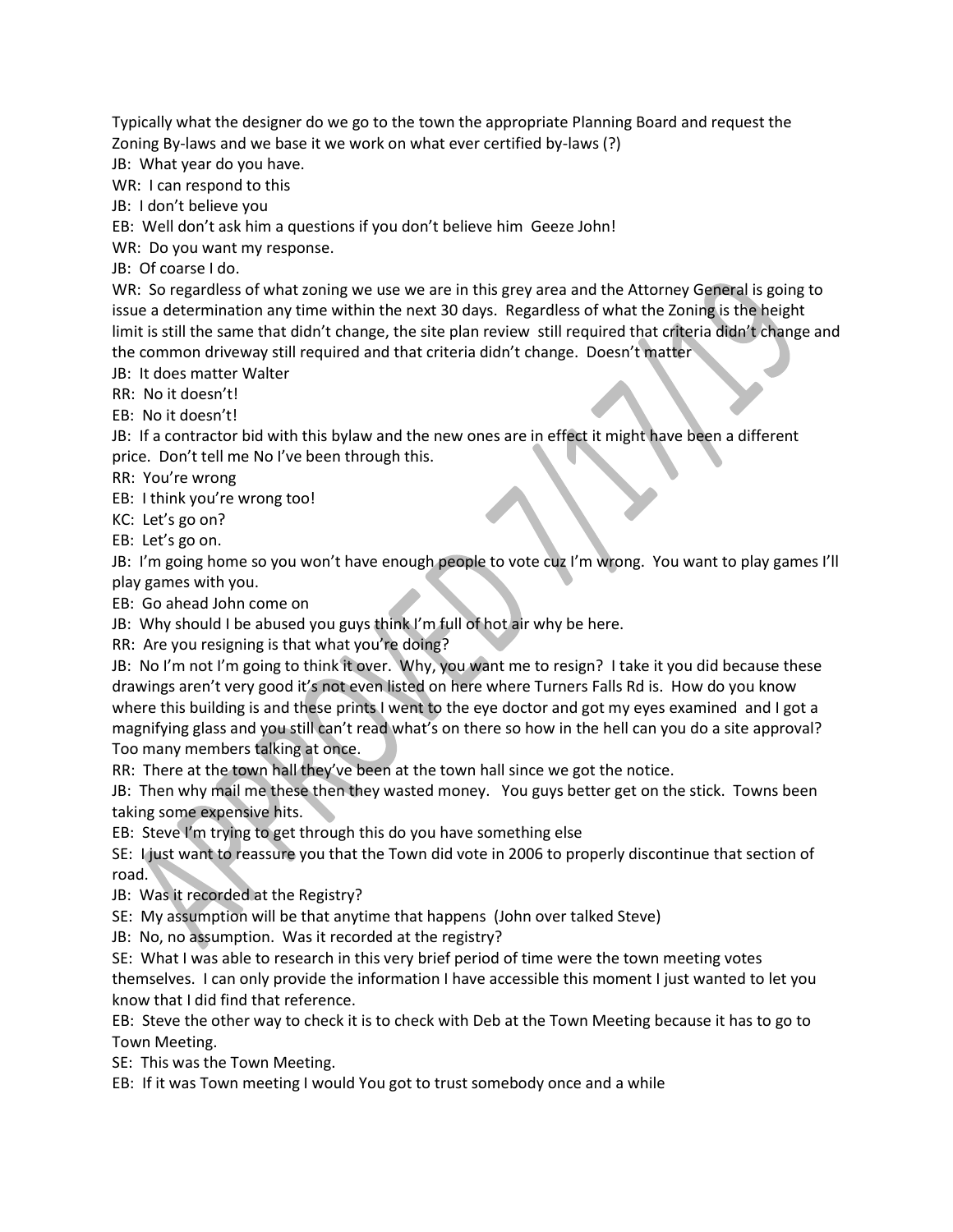SE: Yes I certainly double check on everything but I have no reason given our recent history to expect otherwise (?)

EB: I think we're ready to at least discuss if we can, we're asked to do a couple things here a special permit and Site Plan approval and basically the Special Permit one of them is the building height and that goes from 28' which is in that NB district to 30'.5" is there any discussion on that single issue. EB: Ok voting tonight will be Alan, John, myself , Richard and Bill. Ok lets start voting.

## **Vote:**

AR: YES JB: YES EB: YES RR: YES WD: YES

EB: So there five yes on the issue of the height.

EB: Ok now we have the and the other one was the Common Driveway be shared with the safety complex any questions from the Board on that or discussion.

RR: I would like to add a stipulation that the survey property deeds are all correct and proper before they're granted their Special Permits.

To many people talking at once in audible

RR: I beg your pardon?

DJ: Before you issue the Special Permit or after the Construction is over that it all be straight. The timing.

RR: That's the stipulation to get the SP is that they get there act together that the lines and deeds are all correct.

EB: so what his stipulation I understand to be is that all those lines and everything is proper recorded and then granted if they are not done it's not granted.

DJ: I'm just suggesting that the (?) that could be a problem.

EB: Because the hold up in time?

DJ: Because the hold up in time. If it's a condition someway during the process prior to construction post construction or something like that (?)

EB: I see what you're saying it's the timing of the construction

SE: May I ask if Mr. Ruth would be willing to alter his motions to stipulate the property deeds and rights are properly recorded in and expeditious fashion to begin immediately after this approval. That would allow us to actually do the bidding.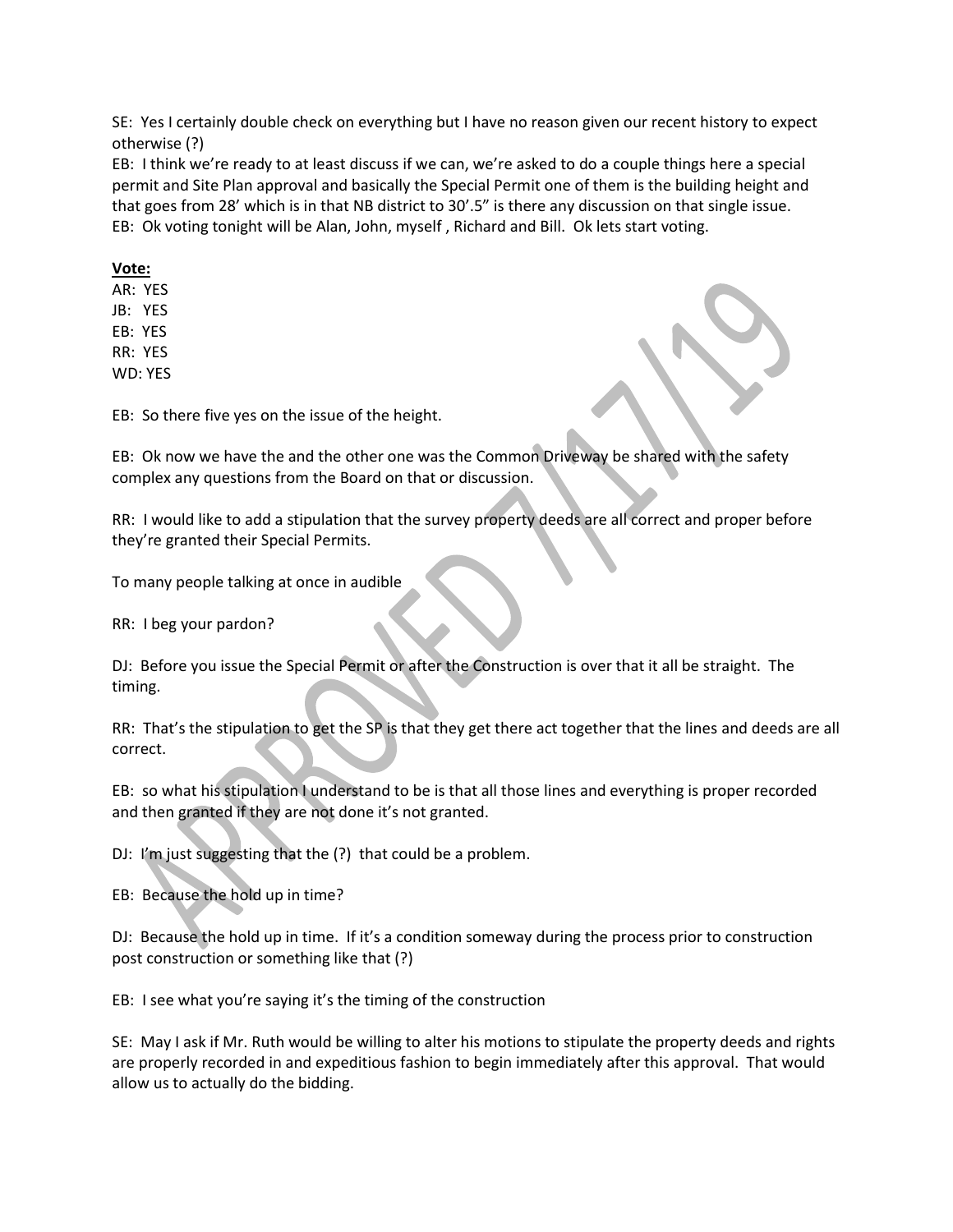RR: My experience is that that doesn't happen. That's the problem. We have a lot of paper streets, we have the church fiasco, we have all kinds of property lines that are running all over the place that haven't been recorded and we don't understand where they go, and the town is all cut up and the registry of deeds has no idea what's going on.

KM: This did come up I remember clearly I am a water commissioner for the Town of Montage for 20 something years and it did come up the (?) crossing this even when we were over here trying to line up this is some where in here is the water main and that was the old street and that's about where they drew Fire Dept. but even at now this is an imaginary line this is a lot owned by the town of Montague which is about 23 acres it was 28 here and this was about 23 so talking to Walter we knew this would have to get realigned and maybe there was an option somewhere down the line this lot to be used and you know it's going to get cleared up. But this was discussed about crossing the Water Dept. property.

Would you be willing to amend your suggestion that the deeds and paper work be properly in place before construction award because that would allow us to go out to bid I agree with you if that paper work is not in place before construction award no contractor will work on that.

RR: I guess what my concern is, is that I don't want the common driveway built until the paper work is done. I don't have a problem with sending it out to bid in that aspect

So my I suggest that we say before construction award. So that means we can go out to bid and get the prices in that window that we're bidding the Town will then do research because in theory you should have to only go down to the Registry of Deed and pull the Deed and hand it to you. If it's a bigger issue then that then the contract doesn't get awarded. That's what I'm saying. So we still can take advantage of the good pricing season but if the paper work is not in place before they sign the contract that what I'm saying is contingent. You cannot award this contract unless the paper work is in place.

RR: I'll agree.

- EB: Did you get that changed
- KC: I got that.
- EB: Any questions from the board members
- AR: Should we make a stipulation on the planting of landscaping on the neighbors adjacent.
- RR: That's something the Town has to deal with on their own.
- EB: That's the towns. I don't believe we can

RR: No I don't think that's something we want to get involved in.

EB: I think it's quite clear that they're putting trees in instead of lower shrubs they're still going to put in lower shrubs I feel pretty confident that that's going to be done I really do. And I know we've got a couple of interested parties in the audience that will keep their eye on their work and make sure they do get planted.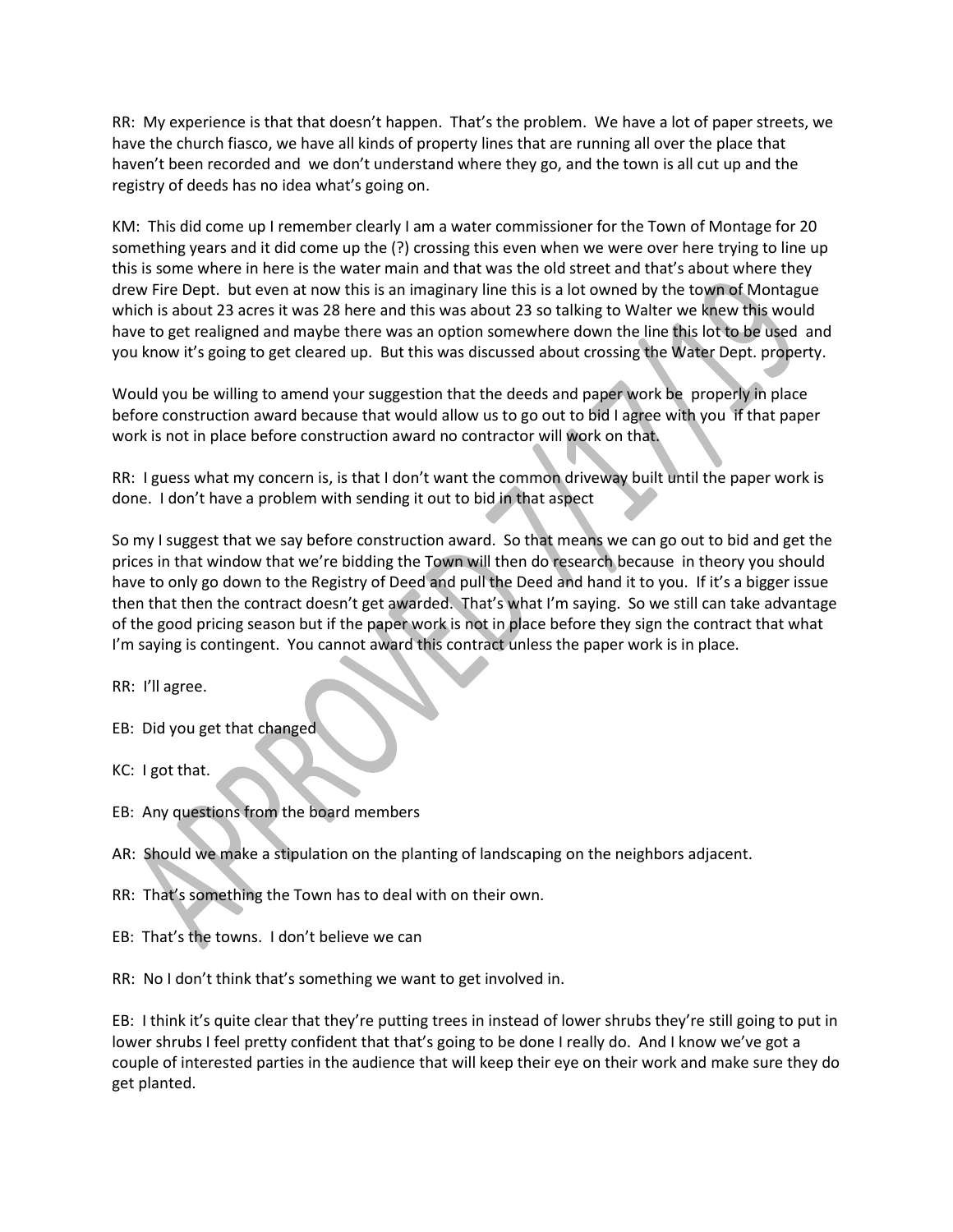KM: Well actually Pam on our committee Pam Hanold we thought that something we can't do in this contract to go on to somebody's property so Pam made a statement that it could be cause they're doing it now there was 800 trees given to the town so there is a way around it with another committee to take care of that I'm sure it'll get done with PAM.

I'm not aware of any mechanism where you can take public funds to do a betterment on private property. He's referring to PAM I thing the Feds correct me if I'm wrong a funding for trees for improvements which can be used. At that's why we're saying the trees wouldn't come from this pot of money it would come from the Feds pot of money from the trees they donated.

RR: Is that good Alan

AR: yes that's good.

EB: Any other questions from Board member

RR: Can you read back that stipulation

KC: OK (STIPULATION) You wanted the lines surveyed and deeds recorded before the construction is awarded.

EB: This is the second part of that. (Common Driveway)

**Vote:**

AR: YES W/STIPULATION JB: YES W/STIPULATION RR: YES W/STIPULATION WD: YES W/STIPULATION EB: YES W/STIPULATION

EB: Ok what do we have left?

RR: Site Plan Review

EB: Site Plan Review we didn't do that.

RR: So I have a question for the Planning Board. Do we need to address your concern about the shrubbery change of are you happy with the discussion that's already happened here.

WR: Yeah it wasn't clear about to the Planning Board (? To many people talking) arborvitae (? To many people talking) the Board wanted to see some hardwoods mixed in there but they didn't go as far as to make a recommendation of this site plan (?) something to go in afterwards and add in with that (?) trees.

DJ: There been number of discussions about the border between St. Anne's cemetery and this facility it's very close potentially disruptive and another complication is the first 20 feet is cleared already it looks as if it part of the cemetery so any buffering happens after that right now and this was tentatively